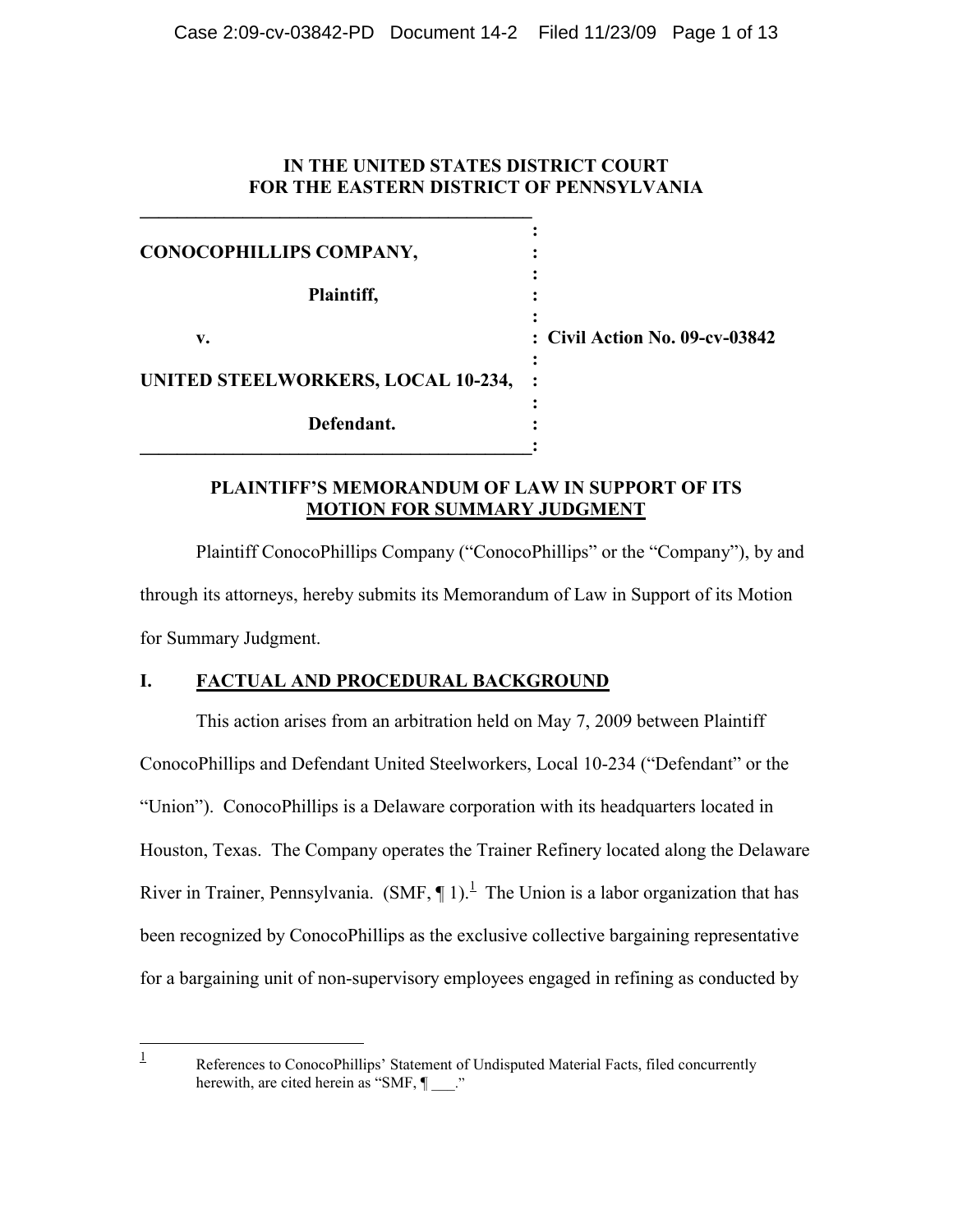ConocoPhillips at the Trainer Refinery. (SMF, ¶ 4). ConocoPhillips and the Union are parties to a Collective Bargaining Agreement ("CBA" or "Agreement"). (SMF, ¶ 5). The arbitration grew out of a grievance in which the Union contended that the two-day suspension of Richard Bishop ("Mr. Bishop" or "Grievant"), a former B Pumper Operator employed by ConocoPhillips at its Trainer Refinery, was "too harsh." (SMF ¶¶ 6, 23). The issue submitted to the Arbitrator for decision was whether the Company had "just cause" to issue the suspension.  $(SMF, \P 26)$ .

### **A. Mr. Bishop's Employment History**

At all times relevant hereto, the Grievant, Richard Bishop, was employed by ConocoPhillips' Trainer Refinery as a B Pumper Operator assigned to Area 6 of the Refinery. (SMF, ¶ 6). Mr. Bishop's date of hire was September 27, 2004. (SMF, ¶ 7). As a new employee, Mr. Bishop underwent a lengthy, six-month training program consisting of fundamental safety training, operations classroom training, and on-the-job training, and which covered specific chemical transfers and line-ups, as well as written procedures. (SMF, ¶ 8). At the completion of this training Mr. Bishop was administered written tests and field tests to determine his proficiency in the job for which he had trained and thereafter received his qualification as an operator on May 12, 2005. (SMF, ¶ 9).

## **B. Mr. Bishop Improperly Issues Safe Work Permits**

On November 9, 2005, Mr. Bishop signed and issued safe work permits for work to be performed on 157 tank. (SMF, ¶ 10). A routine audit of the required permitting revealed a number of deficiencies in the permits issued by Mr. Bishop, thereby necessitating the stoppage of work on 157 tank until the permits were properly and accurately completed. (SMF, ¶ 11). One day later, Business Team Leader Colin Franks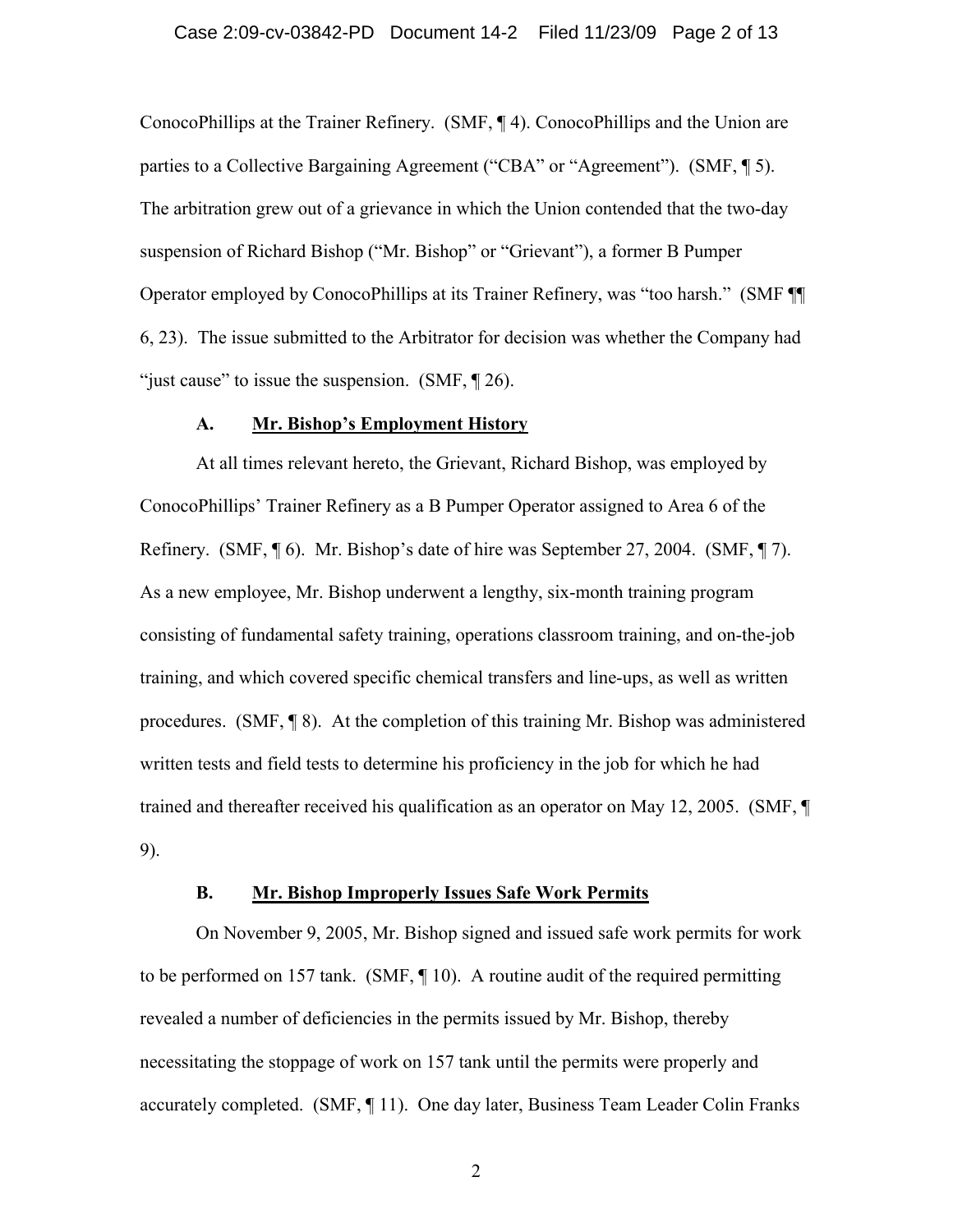("Mr. Franks") met with Mr. Bishop and issued him a verbal warning for failing to follow proper procedure for issuing the safe work permits. (SMF, ¶ 12).

# **C. Mr. Bishop Misaligns Transfer Pipes, Causing the Contamination of a Sphere of Highly Flammable Pressurized Propane Gas**

On October 26, 2005, the Company received a shipment of butane from the Texas Eastern Pipeline, and Mr. Bishop was directed by his Console Supervisor, Bernie Friel, to line up the butane shipment to 515 sphere. (SMF, ¶ 13). Mr. Bishop, however, opened the wrong valve, which directed the butane transfer to a sphere of highly flammable pressurized propane gas (propane sphere 520) and contaminated the product therein. (SMF, ¶ 14). Mr. Bishop's error resulted in significant economic loss to the refinery and a serious safety threat to Mr. Bishop, refinery personnel, and the community at large. (SMF, ¶ 15). Mr. Franks investigated the sphere contamination incident, and, on January 18, 2006, issued Mr. Bishop a written warning. (SMF, ¶ 16).

## **D. Mr. Bishop Fails to Follow Required Sampling Procedure**

On September 4, 2007, Mr. Bishop again failed to follow procedure when he was directed by his Console Supervisor to sample a tank for certification. (SMF, ¶ 17-20). Specifically, the gauging and sampling procedure that Mr. Bishop was required to follow, titled "Area 5/6 Gauging and Sampling Procedure," mandated that Mr. Bishop take three different samples—one from the upper third of the tank, one from the middle third of the tank, and one from the bottom third of the tank—to obtain a representative sample of the entire tank. (SMF, ¶ 18). To obtain each of these samples, including the sample from the bottom of the tank, Mr. Bishop was required to climb a ladder to the top of the tank, open the gauging hatch, and lower a one-quart bottle attached to gauging tape down into the product. (SMF, ¶ 19). Mr. Bishop, however, obtained each of the samples from a valve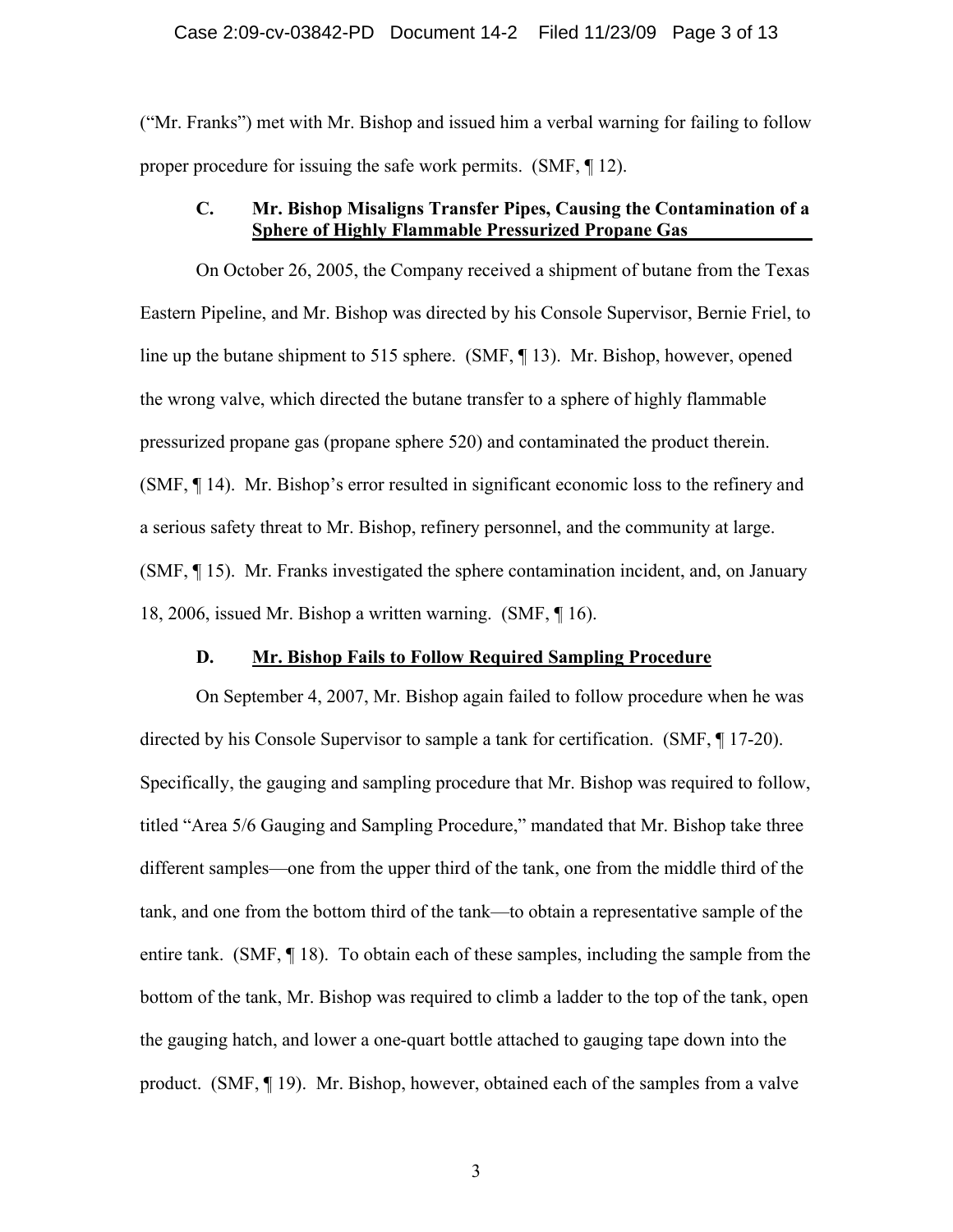located at the bottom of the tank. (SMF, ¶ 20). On September 18, 2007, Mr. Franks met with Mr. Bishop to discuss the improper sampling incident. At this meeting Mr. Bishop did not deny taking the improper samples. (SMF, ¶ 21). Accordingly, on September 18, 2007, Mr. Bishop was issued a two-day suspension for his failure to follow the proper procedure for obtaining certification samples. (SMF, ¶ 22).

## **E. Mr. Bishop Grieves His Suspension, and the Matter Is Submitted for Arbitration**

On September 21, 2007, the Union filed a grievance alleging simply that Mr. Bishop's two-day suspension was "too harsh." (SMF, ¶ 23). The Company denied the grievance at all levels, and the Union elevated the grievance to arbitration. (SMF, ¶ 24). An arbitration hearing was held on May 7, 2009, before Abitrator Robert E. Light. (SMF, ¶ 25). At the hearing, the parties stipulated that the following issue would be submitted to Arbitrator Light: "Was there just cause for the two (2) day suspension imposed on Richard Bishop? If not, what shall be the remedy?" (SMF, ¶ 26). On June 15, 2009, the parties submitted post-hearing briefs. (SMF, ¶ 27).

## **F. The Arbitrator's Decision**

On or about July 22, 2009, Arbitrator Light issued his Opinion and Award in the arbitration matter. (SMF, ¶ 28). In his Opinion and Award, the Arbitrator specifically found that Mr. Bishop had been suspended for his knowing violation of the required procedures for obtaining certification samples, stating, "the grievant violated the written and required operating procedures for obtaining certification samples from Tank 157 on September 4, 2007" and "[h]e knew what those procedures were and he simply did not follow them, offering no legitimate excuse for not doing so." (SMF, ¶ 29).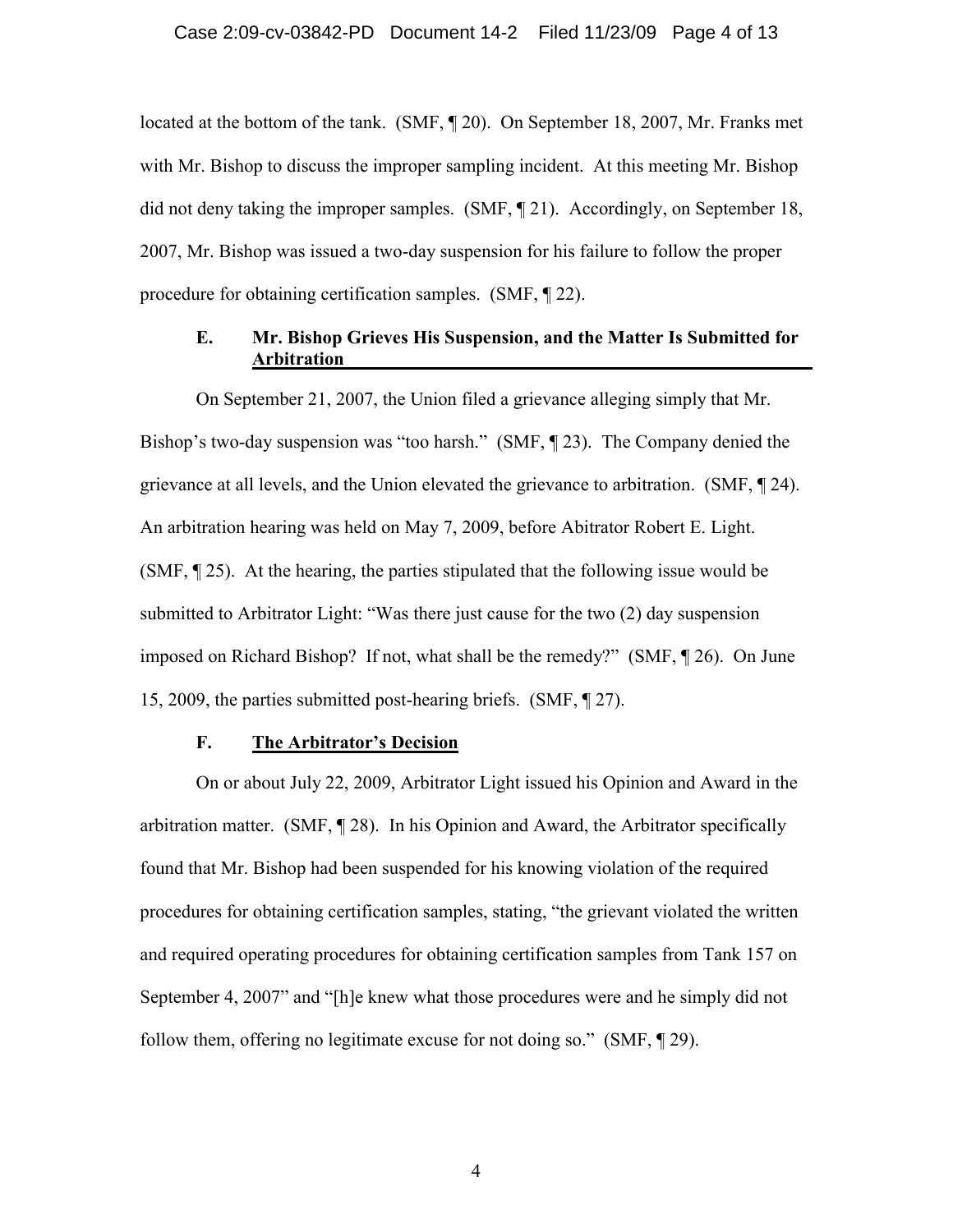#### Case 2:09-cv-03842-PD Document 14-2 Filed 11/23/09 Page 5 of 13

Despite these findings, the Arbitrator concluded that the Company did not have just cause for the two-day disciplinary suspension imposed on Mr. Bishop, reduced that suspension to a written warning, and awarded Mr. Bishop two days' pay. (SMF, ¶ 32). Specifically, the Arbitrator concluded that ConocoPhillips was obligated to adhere to a five-part progressive discipline structure created by the Arbitrator himself and consisting of "[1] an oral warning, [2] a written warning, [3] a penalty of some duration [i.e., suspension], [4] perhaps a penalty of longer duration [second suspension] and [5] subsequently, if no improvement is made, then termination." (SMF, 193).

The parties, however, never agreed to any five-step progressive discipline system. No five-step progressive discipline procedure is reflected in any writing or agreement of the parties, and the CBA includes no reference whatsoever to "progressive discipline." (SMF, ¶ 35). Indeed, no testimony was given on progressive discipline. Nevertheless, the Arbitrator concluded that the two-day suspension for Mr. Bishop's knowing violation of the required procedures for obtaining certification samples should be reduced to a written warning, with Mr. Bishop being made whole for the two days in question. (SMF,  $\P$  32).

Article 24.1 of the CBA authorizes ConocoPhillips to discipline employees for "just cause," and Article 24.3 provides that "[c]ommitting a posted offense, failing to obey working rules, or unsatisfactory work performance may be cause for discipline." (SMF, ¶¶ 36-37). Neither of these provisions, nor any other provision of the CBA, specifies the penalties to be imposed for the commission of posted offenses, failure to obey work rules, or unsatisfactory performance. (SMF, ¶ 38).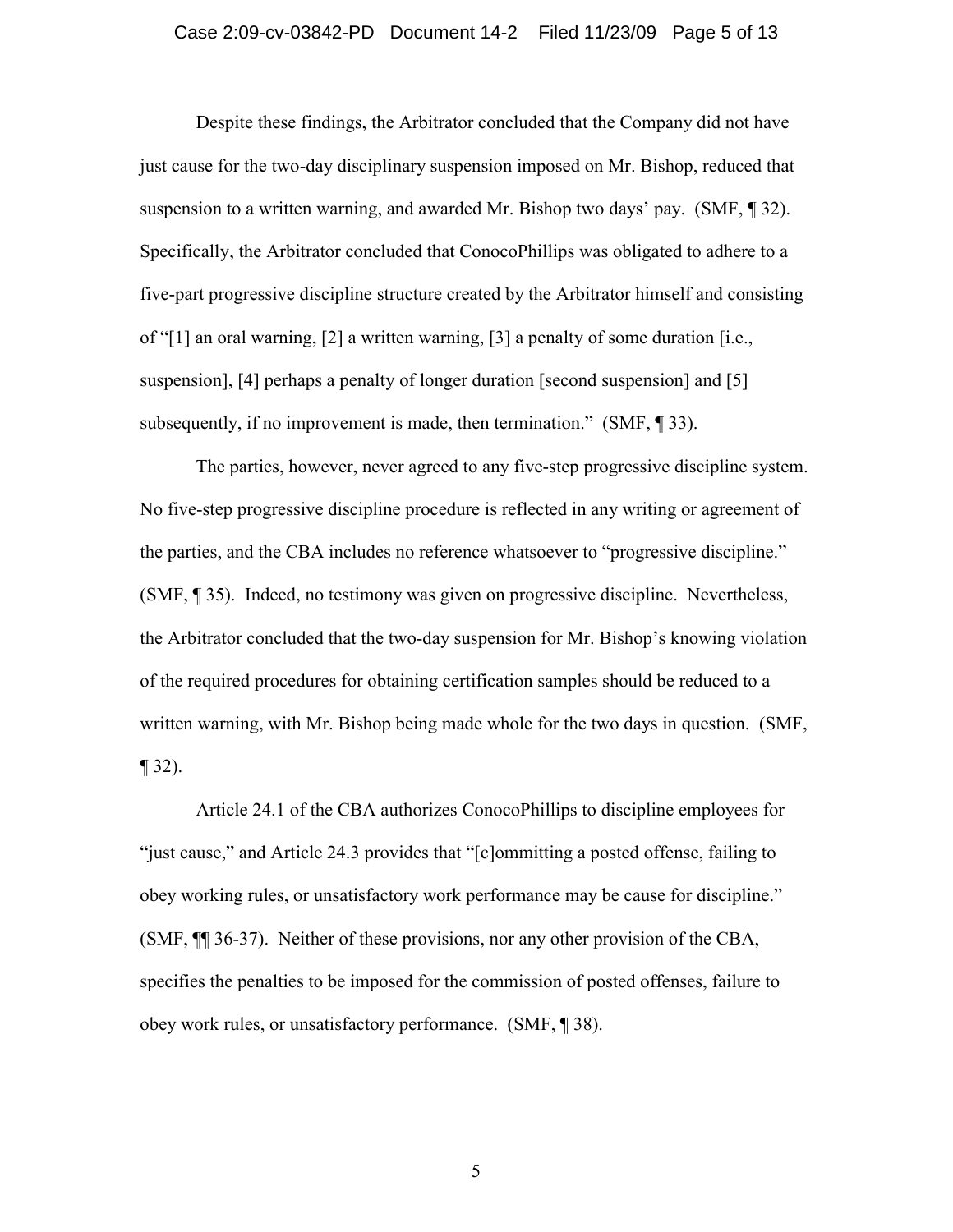### Case 2:09-cv-03842-PD Document 14-2 Filed 11/23/09 Page 6 of 13

The Grievance and Arbitration Procedure in the CBA provides that "[i]n reaching a decision, the arbitrator shall be restricted to the specific terms and provisions of this agreement, and shall not add to, subtract from, or in any way alter any of the provisions of this Agreement. (SMF, ¶ 39).

The Arbitrator disregarded this language and ordered that, although he found Mr. Bishop had clearly and knowingly violated the Company's procedures for obtaining certification samples, his two-day suspension should be reduced to a written warning.

### **II. ARGUMENT**

## **A. The Court Should Grant Summary Judgment in ConocoPhillips' Favor, Vacating the Arbitration Opinion and Award.**

Under Rule 56(c), summary judgment "shall be rendered" where "the pleadings, depositions, answers to interrogatories, and admissions on file, together with affidavits, if any, show that there is no genuine issue as to any material fact and that the moving party is entitled to a judgment as a matter of law." Fed. R. Civ. P. 46(c). Summary judgment "is properly regarded not as a disfavored procedural shortcut, but rather as an integral part of the Federal rules as a whole, which are designed 'to secure the just, speedy and inexpensive determination of every action." Celotex Corp. v. Catrett, 477 U.S. 317, 327 (1986) (internal citations and quotations omitted).

As demonstrated *infra*, there is no genuine issue as to any material fact, and ConocoPhillips is entitled to judgment as a matter of law.

## **B. The Arbitration Award Should Be Vacated Because It Fails To Draw Its Essence From the Collective Bargaining Agreement.**

### **1. Analytical Framework**

Although an arbitrator's award is granted substantial deference, courts are "neither entitled nor encouraged to simply 'rubber stamp' the interpretations and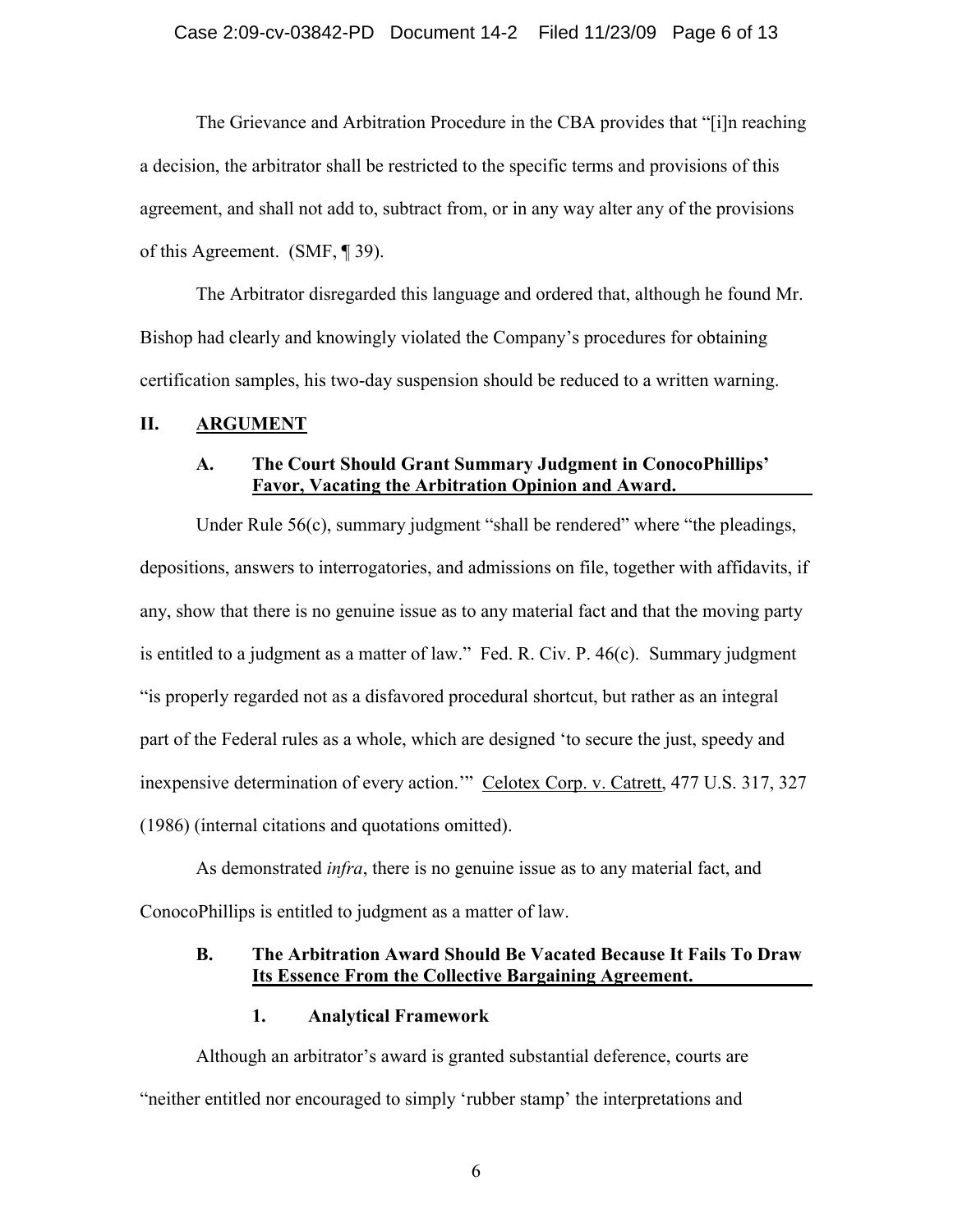#### Case 2:09-cv-03842-PD Document 14-2 Filed 11/23/09 Page 7 of 13

decisions of arbitrators." Matteson v. Ryder Sys., Inc., 99 F.3d 108, 113 (3d Cir. 1996) (quoting Leed Architectural Prods., Inc. v. United Steelworkers of Am., Local 6674, 916 F.2d 63, 65 (2d Cir. 1990) (holding that "[t]he deference owed to arbitration awards … is not the equivalent of a grant of limitless power")). "Courts still maintain a significant role in the labor arbitration process; they have not been relegated to the status of merely offering post-hoc sanction for the actions of arbitrators." Matteson, 99 F.3d at 113-14.

Under the Federal Arbitration Act, a court must vacate an arbitration award "where the arbitrators exceeded their powers..."  $9 \text{ U.S.C.} \$   $10(a)(4)$ . Simply stated, an arbitrator may not venture beyond the bounds of his authority. Matteson, 99 F.3d at 113. See also Major League Umpires Ass'n. v. Am. League of Prof'l Baseball Clubs, 357 F.3d 272, 279 (3d Cir. 2004), cert. denied, 543 U.S. 1049.

An arbitrator derives his authority to resolve a dispute from the terms of the parties' collective bargaining agreement. See, e.g., Barrentine v. Arkansas-Best Freight Sys., Inc., 450 U.S. 728, 744 (1981) ("An arbitrator's power is both derived from, and limited by, the collective-bargaining agreement."); Georgia-Pac. Corp. v. Local 27, United Paperworkers Int'l Union, 864 F.2d 940, 944 (1st Cir. 1988) (holding that the "paramount point to be remembered in labor arbitration is that the power and authority of an arbitrator is totally derived from the collective bargaining agreement"). Therefore, the court must overturn an arbitration award "when the arbitrator's award does not 'draw its essence from the collective bargaining agreement' and the arbitrator is dispensing his or her own 'brand of industrial justice.'" Pa. Power Co. v. Local Union No. 272, Int'l Bhd. of Elec. Workers, 276 F.3d 174, 178 (3d Cir. 2001) (quoting United Steelworkers of Am. v. Enterprise Wheel & Car Corp., 363 U.S. 593, 597 (1960)). See also Citgo Asphalt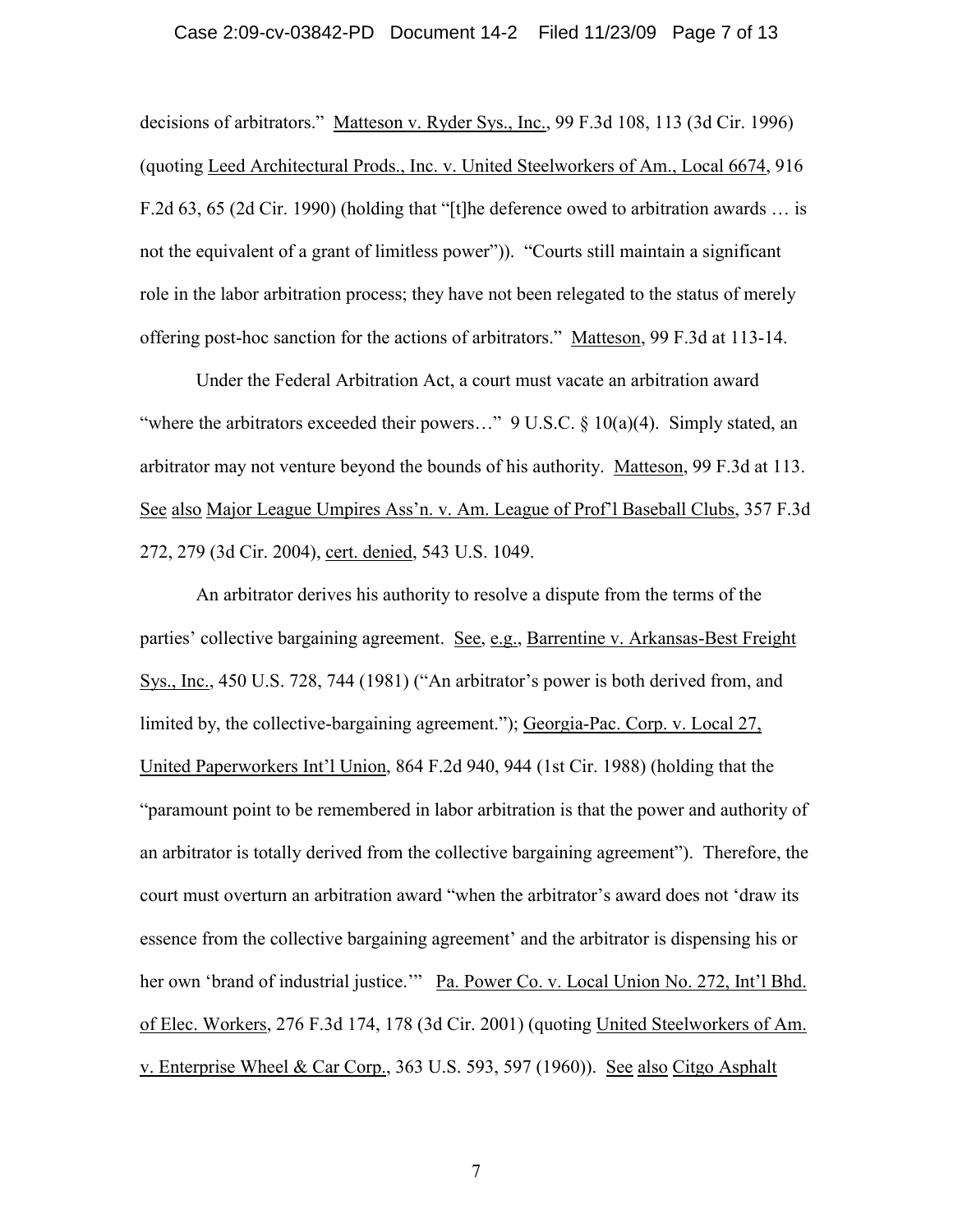#### Case 2:09-cv-03842-PD Document 14-2 Filed 11/23/09 Page 8 of 13

Refining Co. v. Paper, Allied-Indus., Chemical and Energy Workers Int'l Union Local No. 2-991, 385 F.3d 809, 816 (3d Cir. 2004) (stating that arbitrator's award is legitimate as long as it "draws its essence from the CBA and is not merely the arbitrator's own brand of industrial justice") (citation and internal brackets omitted); Pa. Power Co. v. Local Union No. 272, Int'l Bhd. of Elec. Workers, 886 F.2d 46, 48 (3d Cir. 1989) ("Where, however, an arbitrator substitutes his notions of industrial justice for the terms of the parties' agreement, he exceeds his authority.") (citing United Steelworkers of Am. v. Enterprise Wheel & Car Corp., 363 U.S. 593, 597 (1960)).

Where an arbitrator's award does not draw its essence from the collective bargaining agreement, and the arbitrator has exceeded his authority thereunder, courts within this Circuit have not hesitated to vacate the award. See, e.g., Citgo Asphalt Refining Co., 385 F.3d at 816 (3d Cir. 2004) (finding that arbitrator's determination that oil refiner's zero tolerance drug policy was unreasonable because it did not include "second chance" provision was outside scope of his authority and did not draw its essence from parties' collective bargaining agreement, where collective bargaining agreement provision prohibited him from substituting his judgment for employer's in absence of clear abuse of discretion); Pa. Power Co., 276 F.3d at 181 (holding that arbitrator exceeded scope of arbitration provision prohibiting him from changing or adding to any provisions of the parties' collective bargaining agreement, and his decision failed to draw its essence form the parties' agreement, where arbitrator "wrote into" the contract a provision obligating company to pay its union employees voluntary retirement benefits to which it never agreed); Pa. Power Co., 886 F.2d at 49 (finding that arbitrator's determination that grievance concerning proper evaluation and compensation for newly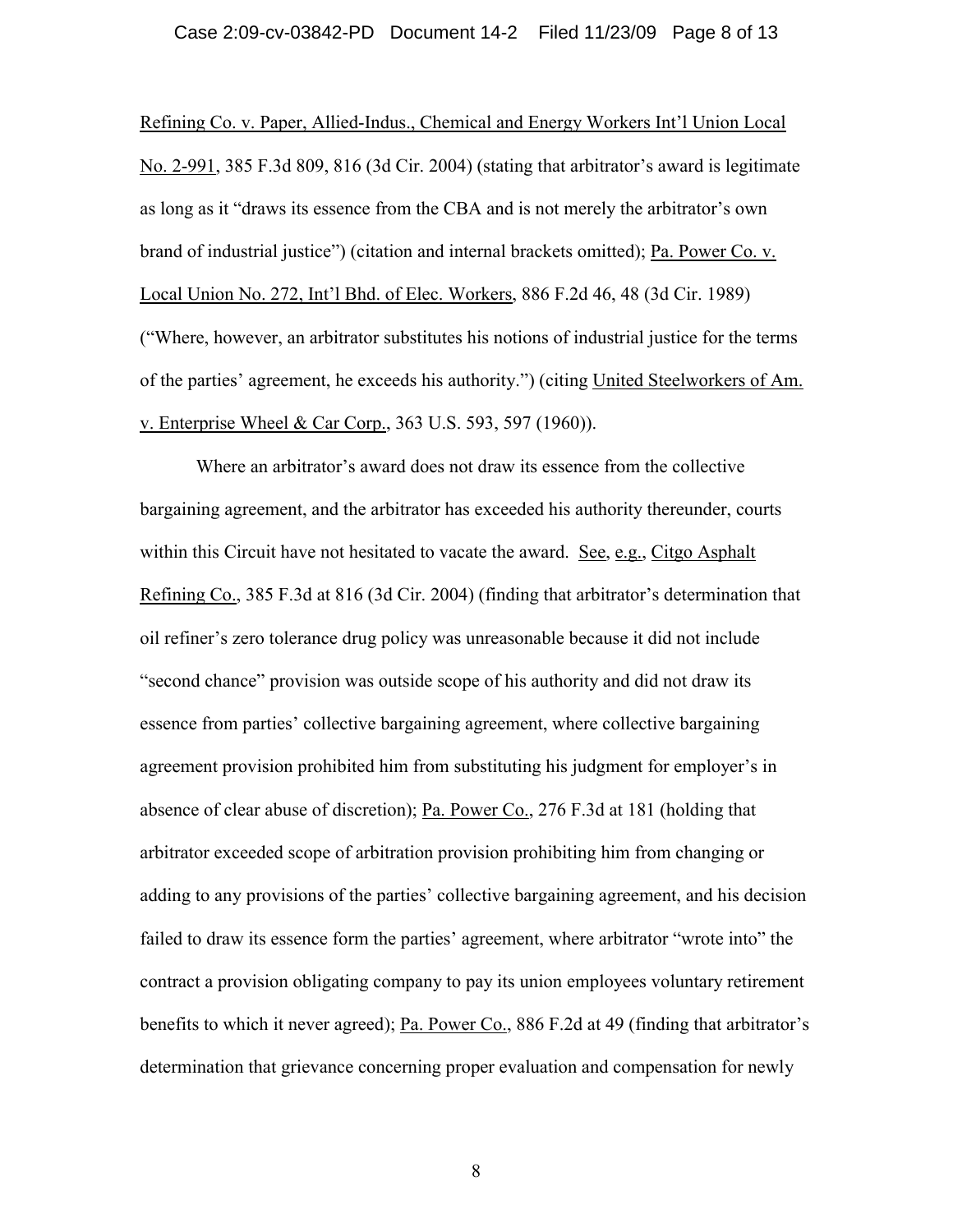created position was arbitrable exceeded scope of arbitrator's authority and was unenforceable, where collective bargaining agreement contained no wage rate for position, and agreement contained provision stating that arbitrator had no power to change, add to, or subtract from any provision of agreement). See also U.S. Steel and Carnegie Pension Fund v. McSkimming, 759 F.2d 269, 271 (3d Cir. 1985) (holding that arbitrator's award ordering pension fund to pay supplemental retirement benefits to former employee failed to draw its essence from the parties' pension plan, where arbitrator's award was based on his view of the requirements of ERISA rather than the on the plan itself). $\frac{2}{3}$ 

# **2. The Arbitration Award Should Be Vacated Because the Arbitrator Exceeded His Authority Under the CBA.**

The parties' CBA explicitly states that "[i]n reaching a decision, the arbitrator shall be restricted to the specific terms and provisions of this agreement, and shall not add to, subtract from, or in any way alter any of the provisions of this Agreement." (CBA, Art. 25.8).<sup>3</sup> Despite this language, in rendering an arbitration award in favor of the Union, Arbitrator Light modified the language of the CBA to include a provision prescribing a five-step progressive discipline process, where no such provision exists in

 2 Notably, this would not be the first time that Arbitrator Light has had an arbitration award vacated for exceeding the scope of his delegated authority and rendering an award that did not draw its essence from the parties' collective bargaining agreement, as it was Arbitrator Light's determination that was vacated by the Third Circuit in Citgo Asphalt Refining Co. v. Paper, Allied-Indus., Chemical and Energy Workers Int'l Union Local No. 2-991, 385 F.3d 809 (3d Cir. 2004). See Brief of Appellant at 3, No. 03-1503, 2003 WL 24302716, \*2 (3d Cir. June 13, 2003).

<sup>3</sup> Clauses like this "limit the scope of arbitrable issues to those 'involving the interpretation or application of terms and conditions of employment that the parties have themselves agreed to in their contract." Pa. Power Co., 886 F.2d at 48 (citing Lodge 802, Int'l Bhd. of Boilermakers, Iron Shipbuilders, Blacksmiths, Forgers and Helpers, 835 F.2d 1045, 1047 (3d Cir. 1989); Jersey Nurses at 90). The Third Circuit has distinguished such "rights" arbitration from "interest"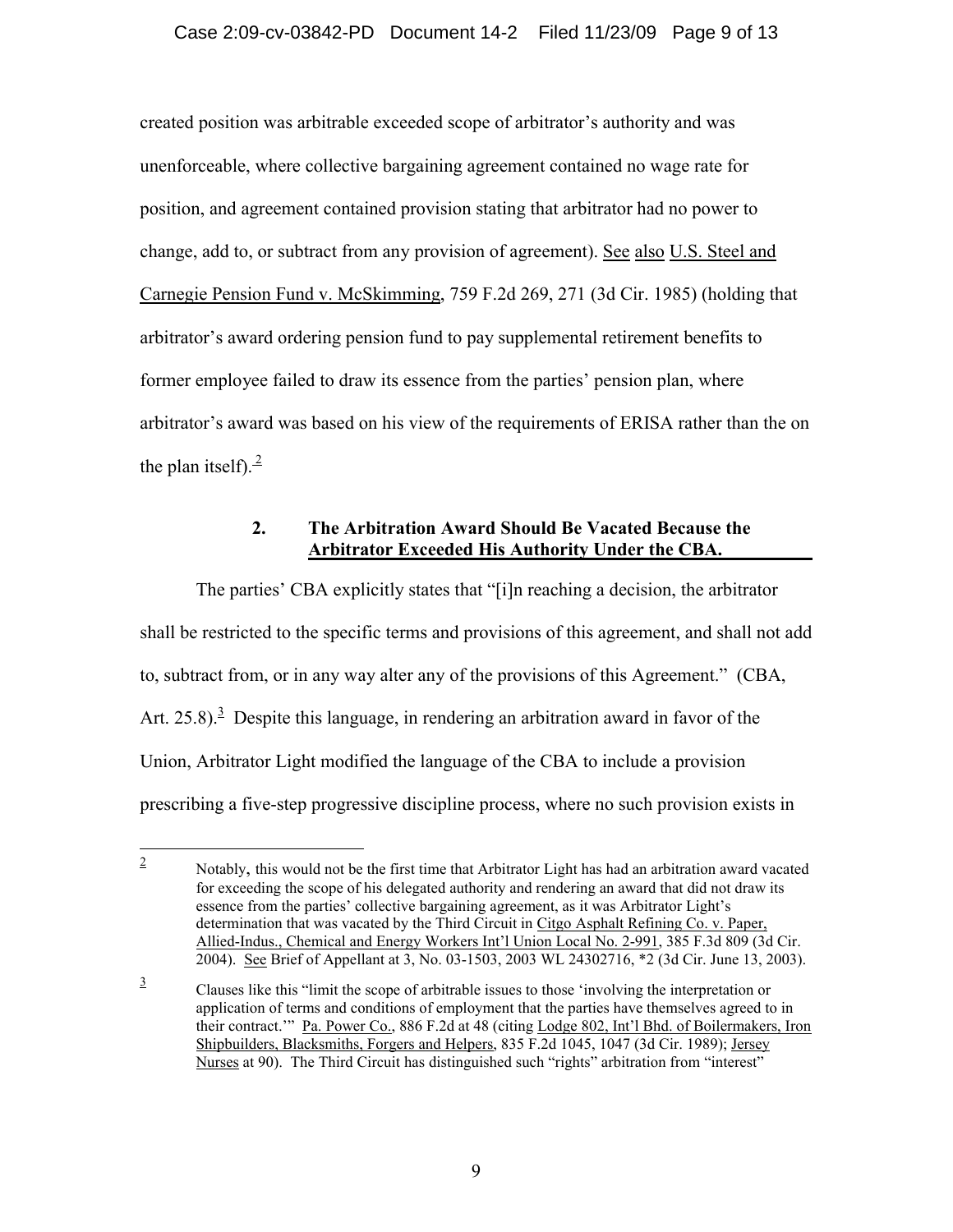### Case 2:09-cv-03842-PD Document 14-2 Filed 11/23/09 Page 10 of 13

the actual text of the CBA. In so doing, Arbitrator Light violated the provision of the CBA that prohibited him from adding to or altering its terms. This after Arbitrator Light found that "the grievant violated the written and required operating procedures for obtaining certification samples from Tank 157 on September 4, 2007" and "[h]e knew what those procedures were and he simply did not follow them, offering no legitimate excuse for not doing so" (SMF, ¶ 29), which factual findings were clearly just cause for discipline. He thus exceeded the scope of his contractually delegated authority. See, e.g., Pa. Power Co., 276 F.3d at 179 (vacating arbitration award because arbitrator exceeded his powers under the CBA by altering the CBA "in direct violation of [the CBA's] provision that he had no power to do so.").

Indeed, by writing a five-step progressive discipline process into the CBA, the Arbitrator created a new contractual right. An award that creates a new contractual right is the definition of an award that fails to draw its essence from the agreement and should be vacated on that basis alone. See Pa. Power Co., 886 F.2d at 48-49 ("When the parties have agreed to 'rights' rather than to 'interest' arbitration, the arbitrator exceeds her authority if she deems arbitrable those issues whose resolution calls for the addition of new terms or conditions to the agreement."); Jersey Nurses Econ. Sec. Org. v. Roxbury Med. Group, 868 F.2d 88, 90 (3d Cir. 1989) (same). See also Appalachian Reg'l Healthcare, Inc. v. United Steelworkers of Am., 245 F.3d 601, 607 (6th Cir. 2001); Mountaineer Gas Co. v. Oil, Chemical & Atomic Workers Int'l Union, 76 F.3d 606, 610 (4th Cir.), cert. denied, 519 U.S. 822 (1996).

 $\overline{a}$ 

arbitration, where the parties have agreed to allow the arbitrator to set new terms and conditions of employment that are not contained in the CBA.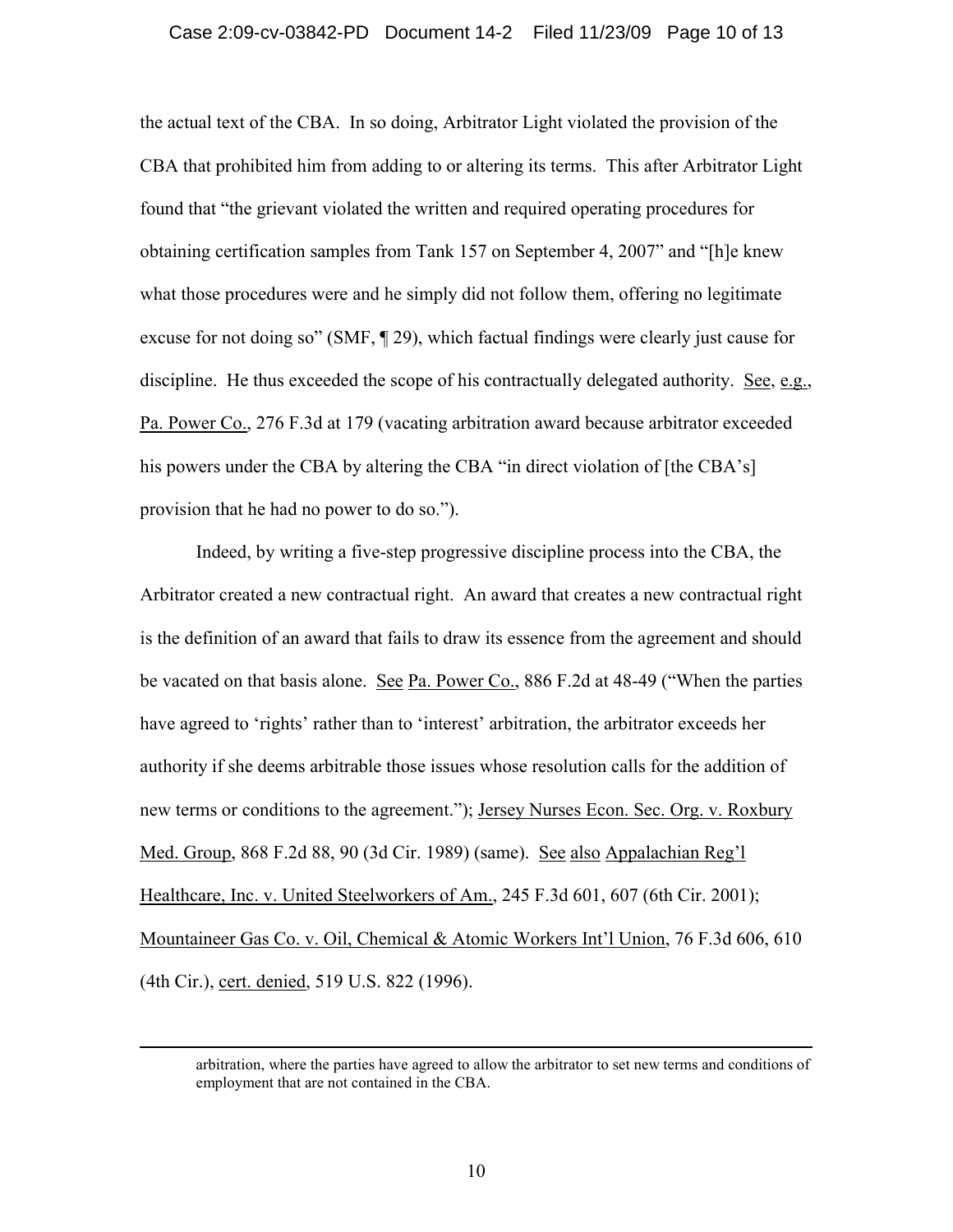If the Union wanted the five-step progressive discipline process imposed by the Arbitrator, its obligation was to bargain and negotiate for such a right. "Parties to a collective bargaining agreement get what they bargain for – no less and no more … the [union] cannot gain through arbitration what it could not acquire through negotiation….To permit otherwise would undermine the entire purpose of collective bargaining agreements – namely to allow the parties to control the terms of their relationship through 'a system of industrial self-government.'" United States Postal Serv. v. Am. Postal Workers Union, 204 F.3d 523, 530 (4th Cir. 2000) (citing United Steelworkers of Am. v. Warrior & Gulf Nav. Co., 363 U.S. 574, 580 (1960)).

In support of its contention that the award should be confirmed, the Union will, no doubt, point to cases finding that "[i]n a *proper* cause an arbitrator … may construe a 'just cause' provision of a labor contract to include a progressive discipline requirement and may determine that certain conduct is 'just cause' for discipline but not for *discharge*." Arco Polymers, Inc., v. Local 8-74, 671 F.2d 752, 756 (3d Cir. 1982), cert. denied, 459 U.S. 828 (emphasis added). Notably, however, while the court in Arco-Polymers recognized use of a "just cause" provision to impose a progressive discipline requirement in the particular factual situation presented there, *i.e.*, *discharge* of an employee (as opposed to the lesser penalty of suspension at issue here), it did so in the context of an alleged discrepancy between provisions *already in* the agreement between the parties, not wholly new provisions added by the arbitrator. Id.

Furthermore, Arbitrator Light went well beyond the arbitral conduct approved of in Arco-Polymers and its progeny. Rather than simply interpreting "just cause" to require some general progression of discipline, he prescribed a *specific*, five-step process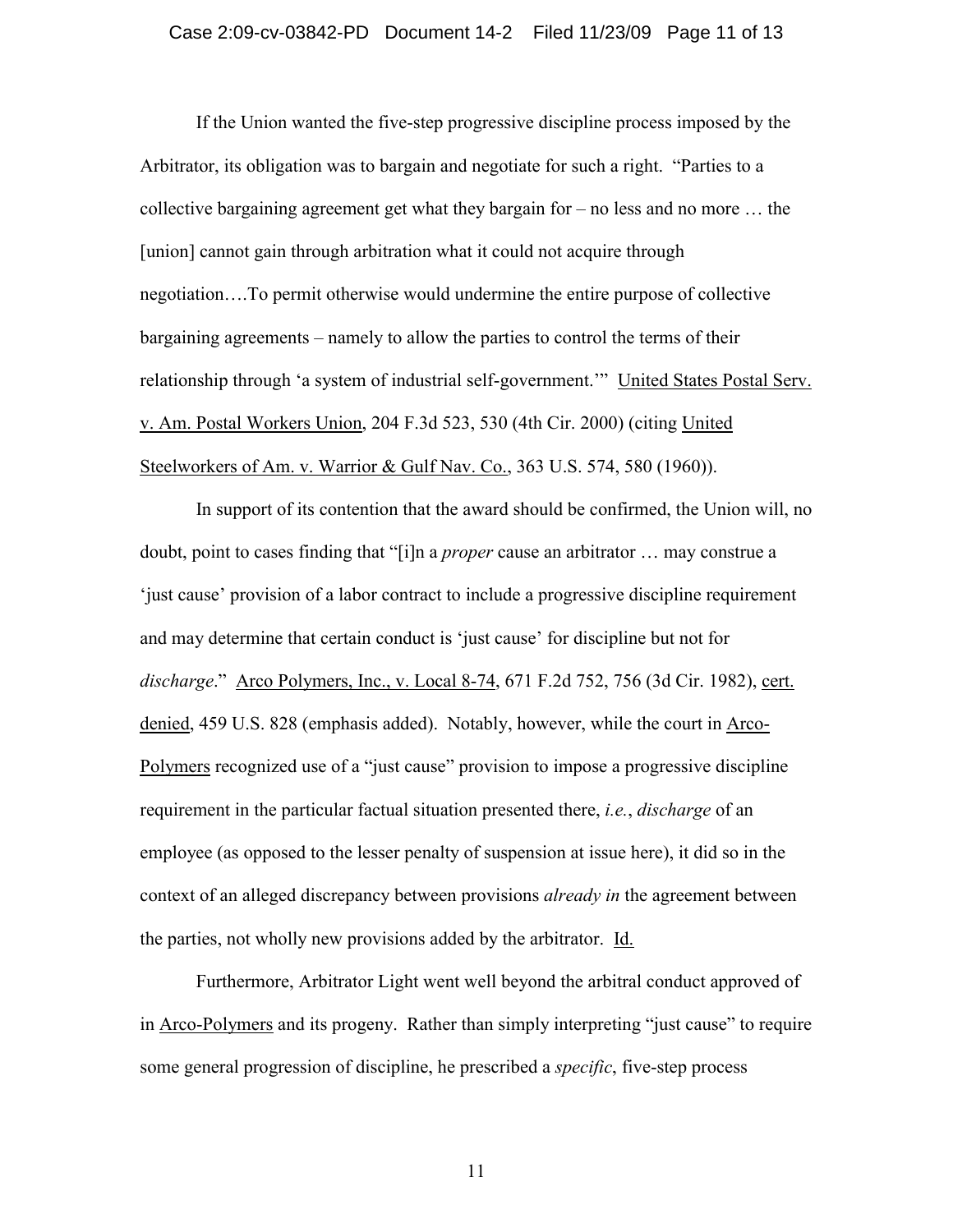#### Case 2:09-cv-03842-PD Document 14-2 Filed 11/23/09 Page 12 of 13

(including a two-step suspension procedure) that ConocoPhillips is bound to follow, and he then concluded that, because Mr. Bishop's suspension was not the "next building block" in that process—the process *he* created—there was no just cause for the suspension. In essence, the Arbitrator substituted his own judgment as to what type of discipline process ConocoPhillips should follow, imposing requirements that do not flow from the CBA itself and are not supported by the record, and then held ConocoPhillips accountable for meeting those requirements. The words "just cause" in the CBA should not be a loophole through which the Arbitrator implements his own brand of industrial justice and creates a contract of his own by imposing additional requirements not expressly provided in the CBA.

In short, because the Arbitrator exceeded his authority under the CBA, his Award does not draw its essence from the parties' Agreement and should be vacated.

## **C. The Arbitration Award Should Be Vacated Because It Is Not Supported by the Record.**

"A labor arbitration decision fails to draw its essence from the collective bargaining agreement . . . *if the record before the arbitrator reveals no support for the arbitrator's determination*." Citgo v. Paper, Allied-Indus., Chemical and Energy Workers Int'l. Union Local No. 2-991, 385 F.3d 809, 818 (3d Cir. 2004) (citing United Industrial Workers v. Government of the Virgin Islands, 987 F.2d 162, 170 (3d Cir. 1993)). See also NF & M Corp. v. United Steelworkers of Am., 524 F.2d 756, 760 (3rd Cir. 1975) ("[I]f an examination of the record before the arbitrator reveals no support whatever for his determinations, his award must be vacated.").

As noted *supra*, the parties' CBA contains no reference to a progressive discipline process, much less a requirement that ConocoPhillips adhere to the five-step progressive